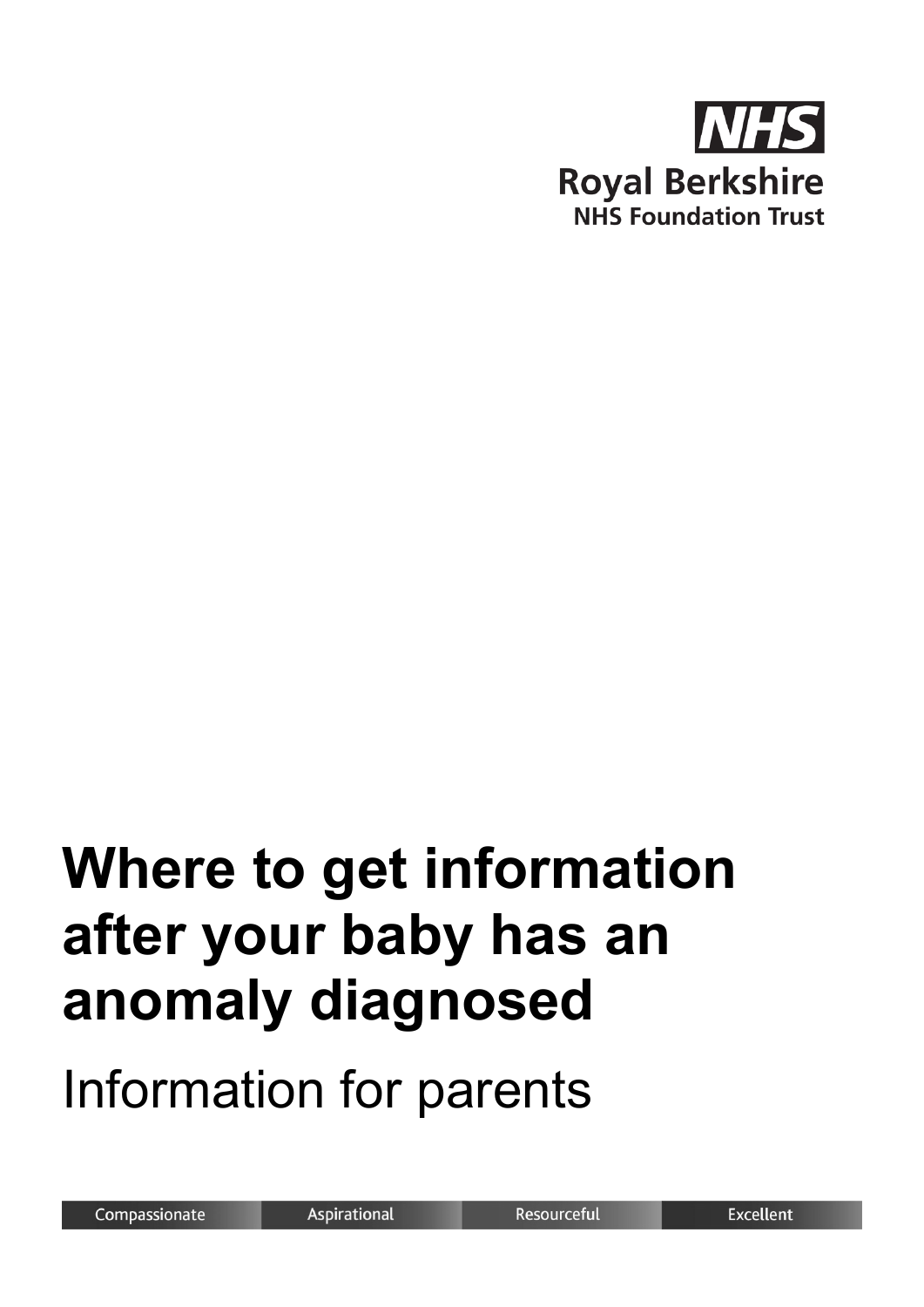## **We have written this leaflet to give you some useful contacts if you wish to obtain more information.**

All the staff involved in scanning your baby realise what a difficult time this may be for you. It can be difficult to retain information and remember what has been said during a consultation, so it is always a good idea to make a note of any questions as they come to you, and bring them with you to your next appointment. We will always do our best to answer them for you, but sometimes we will need to send you to another hospital for more scans and further tests before we can be clearer of the information we need to give you. You can phone the screening midwives for more information, further emotional support or to change an appointment between 8.30am and 4.00pm Monday to Friday, available on 0118322 8507 / 7292 or 07768 752563.

### **National Screening Programme information**

Leaflets for the following conditions can be accessed on the NHS Fetal Anomaly Screening Programme website [https://www.gov.uk/government/collections/fetal-anomalies](https://www.gov.uk/government/collections/fetal-anomalies-screening-conditions-diagnosis-treatment)[screening-conditions-diagnosis-treatment:](https://www.gov.uk/government/collections/fetal-anomalies-screening-conditions-diagnosis-treatment)

- **•** [Bilateral renal agenesis](https://www.gov.uk/government/collections/fetal-anomalies-screening-conditions-diagnosis-treatment#bilateral-renal-agenesis)
- **•** [Cleft lip](https://www.gov.uk/government/collections/fetal-anomalies-screening-conditions-diagnosis-treatment#cleft-lip)
- **•** [Congenital diaphragmatic hernia \(CDH\)](https://www.gov.uk/government/collections/fetal-anomalies-screening-conditions-diagnosis-treatment#congenital-diaphragmatic-hernia-(cdh))
- **•** [Congenital heart disease](https://www.gov.uk/government/collections/fetal-anomalies-screening-conditions-diagnosis-treatment#congenital-heart-disease)
- **•** [Lethal skeletal dysplasis](https://www.gov.uk/government/collections/fetal-anomalies-screening-conditions-diagnosis-treatment#lethal-skeletal-dysplasia)
- **•** [Neural Tube defects](https://www.gov.uk/government/collections/fetal-anomalies-screening-conditions-diagnosis-treatment#neural-tube-defects)
- **•** [Trisomy 13 \(also called Patau's syndrome or T13\)](https://www.gov.uk/government/collections/fetal-anomalies-screening-conditions-diagnosis-treatment#trisomy-13)
- **•** [Trisomy 18 \(also called Edward's syndrome\)](https://www.gov.uk/government/collections/fetal-anomalies-screening-conditions-diagnosis-treatment#trisomy-18)
- **•** [Diagnostic tests](https://www.gov.uk/government/collections/fetal-anomalies-screening-conditions-diagnosis-treatment#diagnostic-tests)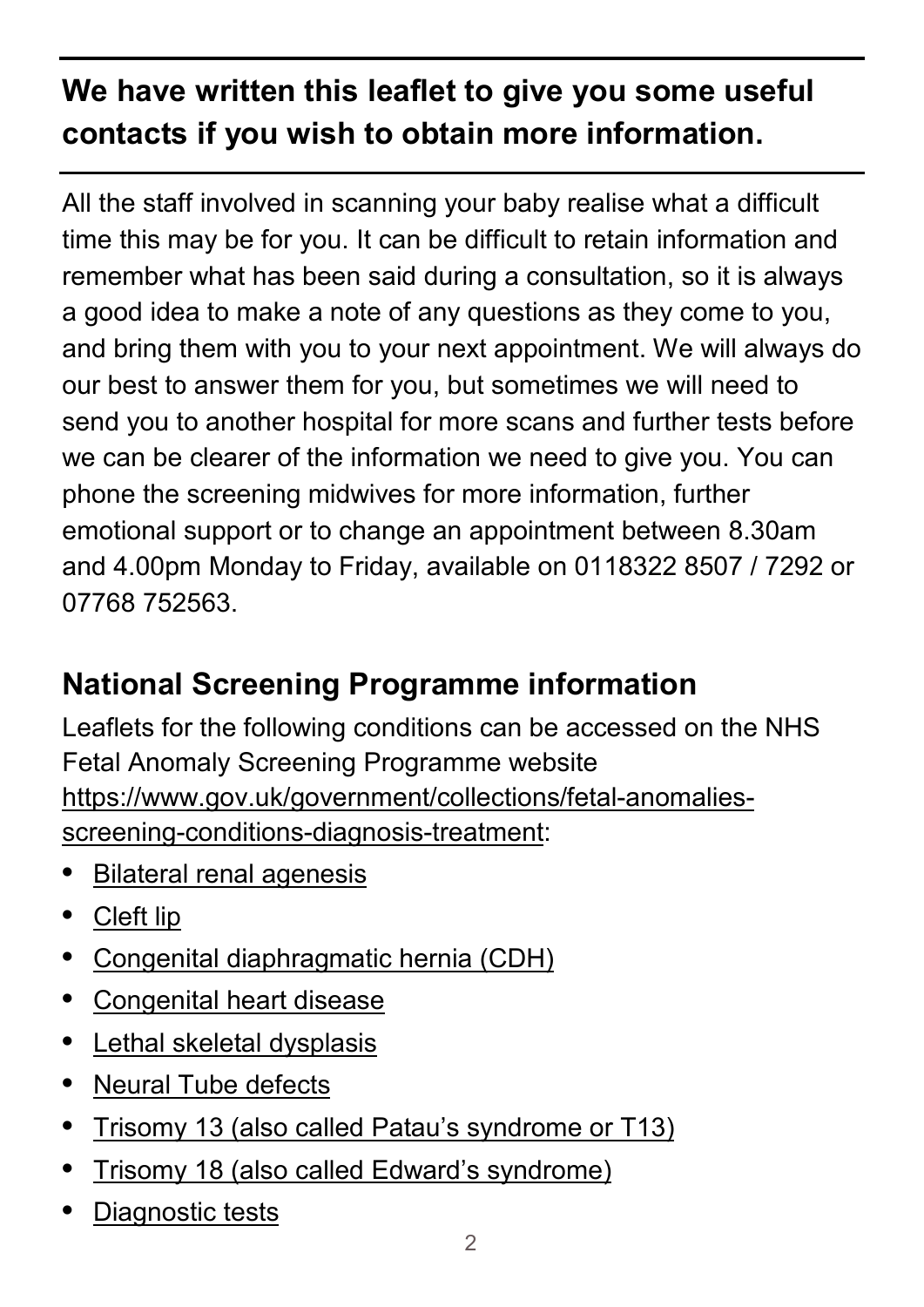#### **Further information**

Below are links to information that we have looked at and that other parents have found valuable:

- **•** Antenatal Results and Choices offer information and support to parents who are making decisions before, during and after tests in pregnancy, either via the website at [http://www.arc-uk.org](http://www.arc-uk.org/) or by phoning 0845 077 2290.
- **•** SHINE is a charity that provides information and support on Spina Bifida and related conditions, formerly known as ASBAH. Contact them by telephone on 01733 555 988 or at [http://www.shinecharity.org.uk](http://www.shinecharity.org.uk/)
- **•** The British Heart Foundation has produced a series of 7 different leaflets covering specific problems. Go to http://www.bhf.org.uk/publications and search for 'understanding your child's heart'. There is also a DVD which aims to answer your questions and offer practical support and advice.
- **•** CLAPA are the Cleft lip and Palate Association at [http://www.clapa.com](http://www.clapa.com/)
- **•** Contact A Family runs an online linking service to enable parents to meet others affected by the same condition at [http://www.cafamily.org.uk](http://www.cafamily.org.uk/) or by phoning the free helpline on 0808 808 3555.
- **•** For help and support during pregnancy and after for babies with cleft lip, visit [www.spirescentre.nhs.uk](http://www.spirescentre.nhs.uk/)
- **•** For multiple pregnancy support or understanding their complications, you can visit [www.twintrust.org](http://www.twintrust.org/) or call their helpline on 0800 138 0509.
- **•** The Harris Birthright Centre is the research arm of the Fetal Medicine Foundation at King's College Hospital, London. They produce information on a range of problems including Twin To Twin transfusion Syndrome (TTTS) and Talipes at [http://www.harris-birthright.org](http://www.harris-birthright.org/)